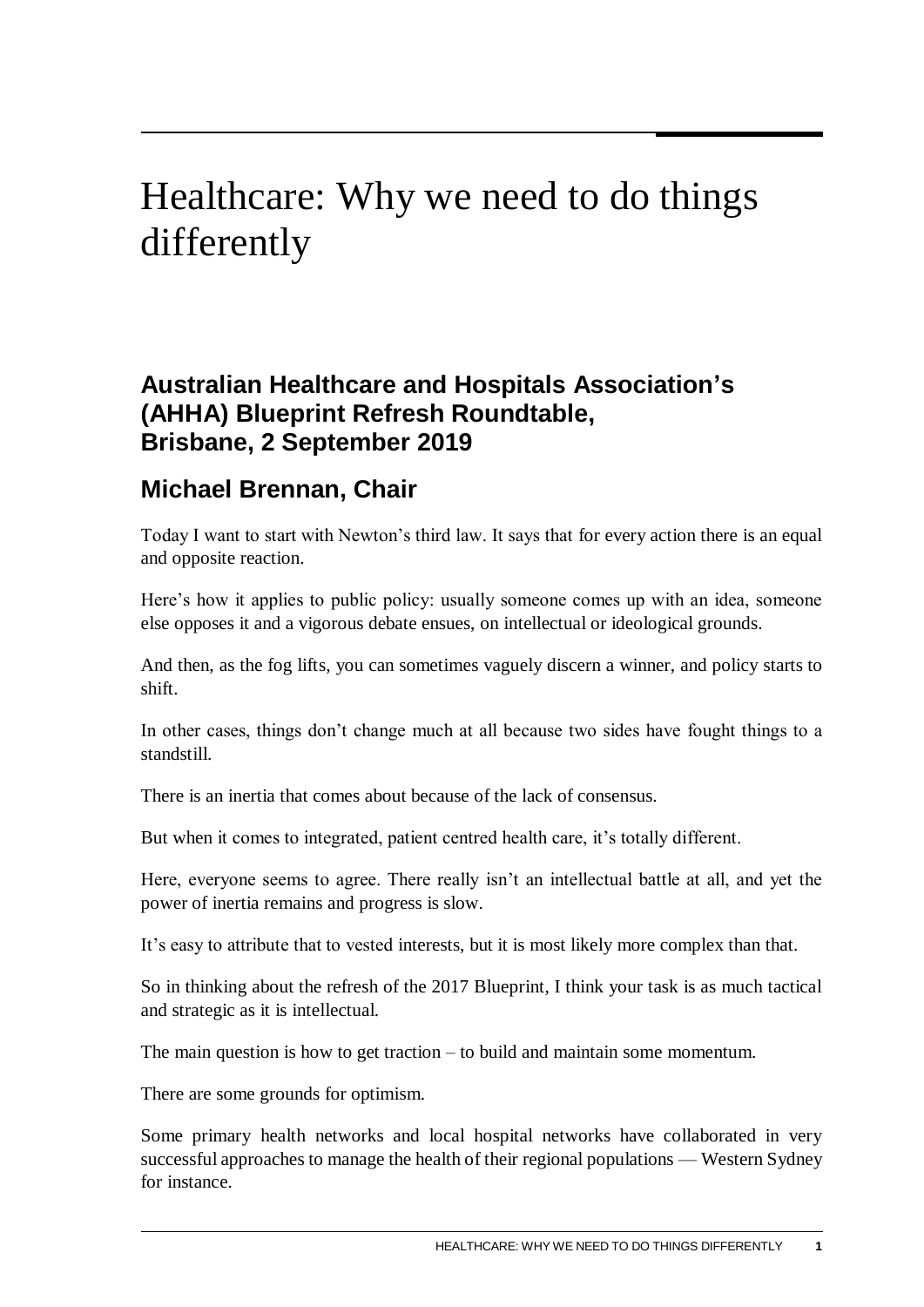While we have criticised aspects of the Health Care Home Trial, it is a genuine effort to tackle the problems that can arise from a pure fee for service system, particularly in addressing chronic disease.

Whatever the progress to date, there is certainly a strong case for change.

To give you a sense of the potential benefits from a better health system, we drew on micro data from the most recent ABS Australian Health Survey for 2017-18 and other research, and found:

- a working age person with poor health has a probability of participating in the labour market more than 50 percentage points lower than someone in excellent health
- people in poor health work fewer hours, with more than one in five working 15 hours or less weekly compared with about one in ten for those in excellent health. This and the two other preceding labour market measures are derived from analysis of the microdata release of the Australian Bureau of Statistics (ABS) 2017-18 Australian Health Survey. The figures on personal income and welfare dependence below also are from the AHS.
- people with generally poor health have 50% more sick leave days
- $\bullet$  the hourly wage a proxy for productivity is 18 per cent higher for someone in good health than poor health
- Welfare dependency rates for those with poor health are nine times higher than for people in excellent health.

Mental illness has a particularly adverse effect on people's capacity to participate in work and life as we are discovering in our current Mental Health inquiry.

Since many mentally ill people are young, the lifetime effects are very pronounced.

Now I know what you're thinking: these are impressive stats, but what if the causation runs the opposite way – that people participate in the labour force, find jobs, earn income and their health improves.

Or, alternatively, it's down to other factors which influence both health and employment outcomes – like a quality education, a good lifestyle, a positive attitude.

All those correlations are possible – even likely – but we shouldn't be too worried about that for our purposes.

When it comes to human capital, there are all sorts of inter-linked causal connections. Humans are complex.

But health isn't the only policy lever we are trying to influence. We also advocate policy reforms in areas like school education, skills or workplace relations to improve workforce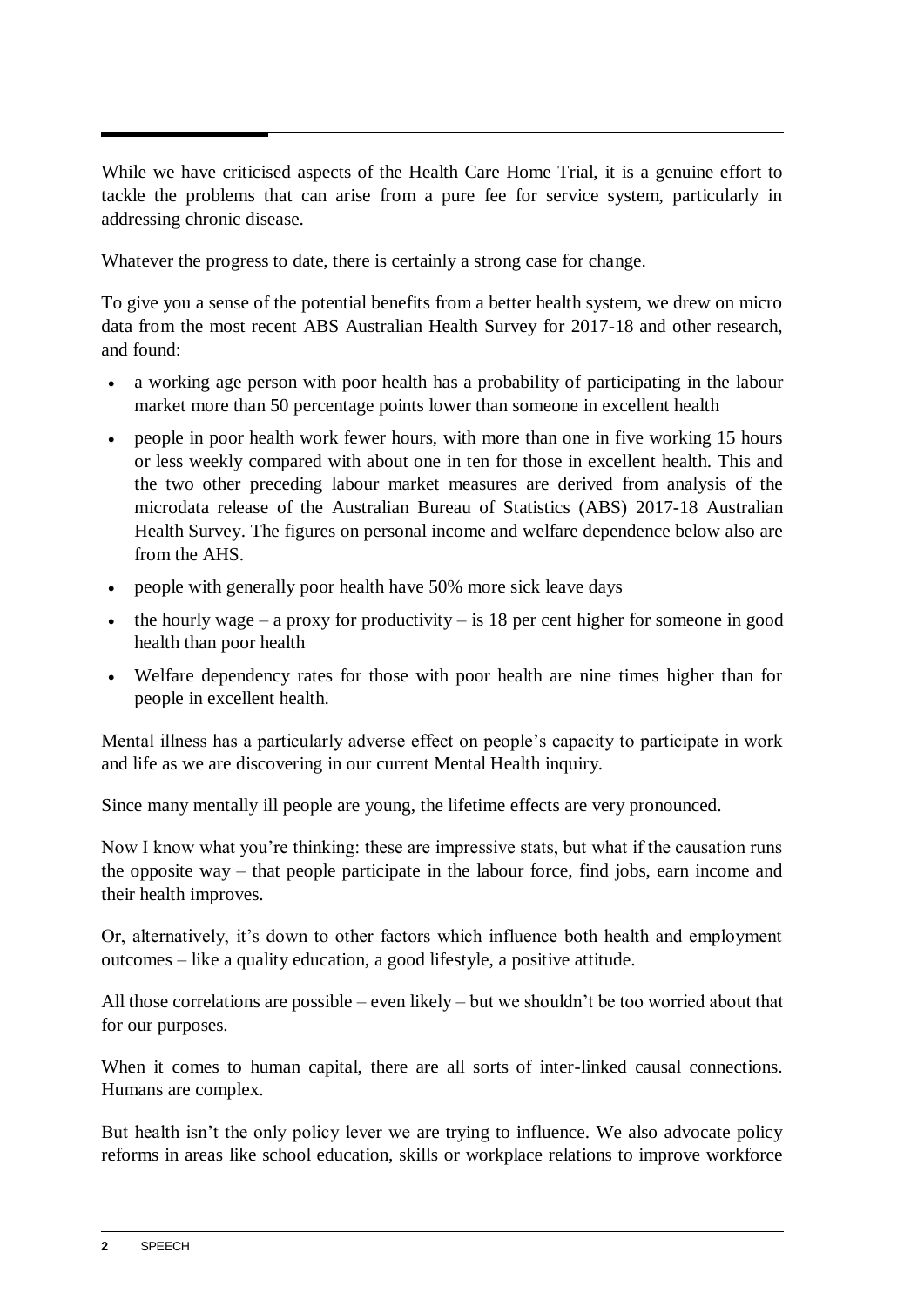participation and if they in turn have a positive influence on health outcomes, then that's just fine.

The point is that if we are trying to boost participation and productivity, then improving health outcomes is a key part of the policy mix.

What about the productivity of the health industry itself?

In a very general sense, we do pretty well.

Australia's health system delivers high life expectancy and very high healthy life expectancy for a comparatively low spend as a share of total Gross Domestic Product (GDP).

And if you think about productivity as measuring outputs per unit of input, then in some ways the system performs very well. Maybe a bit too well.

After all, think about our activity based funding system in public hospitals, and our fee for service system for out of hospital care. One thing you can say of them is that they certainly encourage a lot of output!

That's not to be too critical of Activity Based Funding (ABF). I think it has made a huge difference to the efficiency of our hospital system in the last 25 years, since the early days of casemix in Victoria.

But we have much less assurance that all procedures performed have strong clinical evidence,

One of the best indicators of this is the marked degree of variation in health services by location revealed in the Atlas of Healthcare Variation produced by the Australian Commission on Safety and Quality in Healthcare.

The regional differences are so stark that they can only reflect different clinical norms, rather than any differences in the underlying health needs of the relevant populations.

And there is the lingering suspicion that we have created a funding incentive to expand the use of the highest cost part of our system, when perhaps some acute hospital episodes could have been avoided through prevention or alternative pathways.

Yet neither general practitioners (GPs) nor hospitals benefit financially from avoided hospitalisations.

It's also true that many parts of our system have important in-built safeguards around cost effectiveness, but still don't fully guarantee that we get the right outcomes.

Think of the Pharmaceutical Benefits Scheme (PBS): we have a robust test of clinical efficacy and cost effectiveness at the listing and pricing stage, but much less assurance about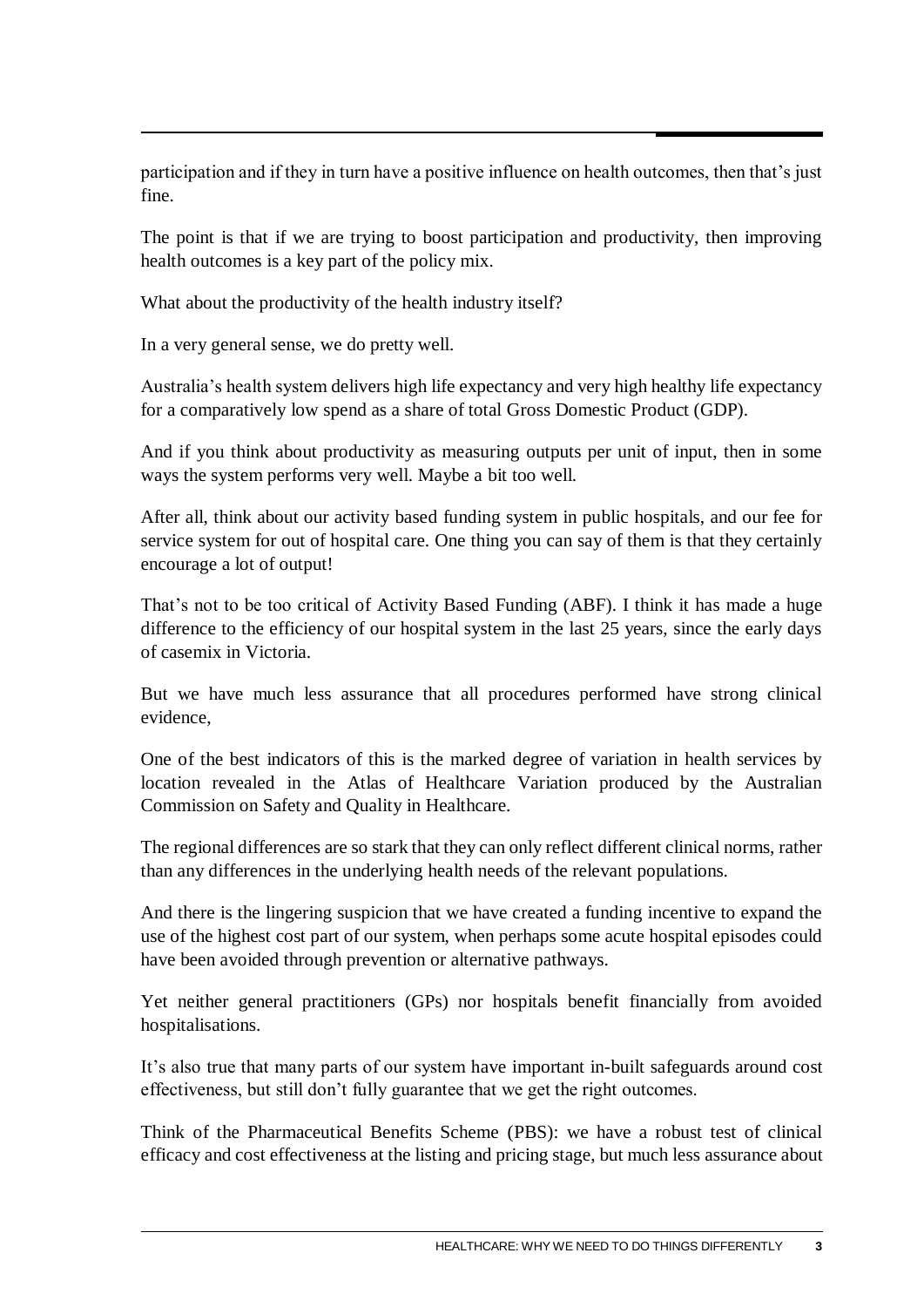whether prescribing decisions are optimal, and whether patients fill their prescriptions and use the drugs correctly (or at all).

Similarly with the Medicare Benefits Schedule (MBS): the Medical Services Advisory Committee (MSAC) does its work up front, but then it's over to the practitioners to use MBS items efficaciously, to avoid over or under servicing and for patients to engage meaningfully.

So these cost-effectiveness safeguards, along with ABF and fee for service, play a positive role as top down mechanisms to drive efficiency. That's positive, but it's not everything.

It's clear that to go the next step, we need stronger incentives for coordination.

Funding reform clearly has a role to play, given that existing funding models are a major reason for lack of integration.

Any funding model has to provide incentives for 2 main groups.

We should reward hospitals for initiatives that avoid hospitalisation, particularly though collaboration with primary health, and we should reward GPs for avoiding hospitalisation for better management of people with an avoidable high propensity, particularly, to emergency department (ED) admissions.

That requires changes to ABF, common funding pools from State, Territory and Commonwealth Governments, blended payments to GPs, and governance arrangements that bring Primary Health Networks (PHNs), Local Health Networks (LHNs) and community health together.

In mental health, it can involve social welfare and housing too.

None of this is easy

But we could do more to identify particularly high-cost vulnerable patient groups and introduce measures to address their health needs imaginatively and at lower cost.

A good example is the Royal Perth Hospital Homelessness Team, which is a collaboration between the hospital and Homeless Care General practice.

A thorough evaluation of the program found that in the one year after engagement with the Homeless Team, hospital utilisation fell with savings of over \$7000 per patient

In shifting the dial, we found that psychosocial interventions had similarly large impacts on frequent users of NSW ambulance services.

These piecemeal initiatives can help build momentum.

To get really systematic, we should aspire to the aspects of the investment approach that New Zealand has long had for users of social services (and that has partly been emulated in Australia).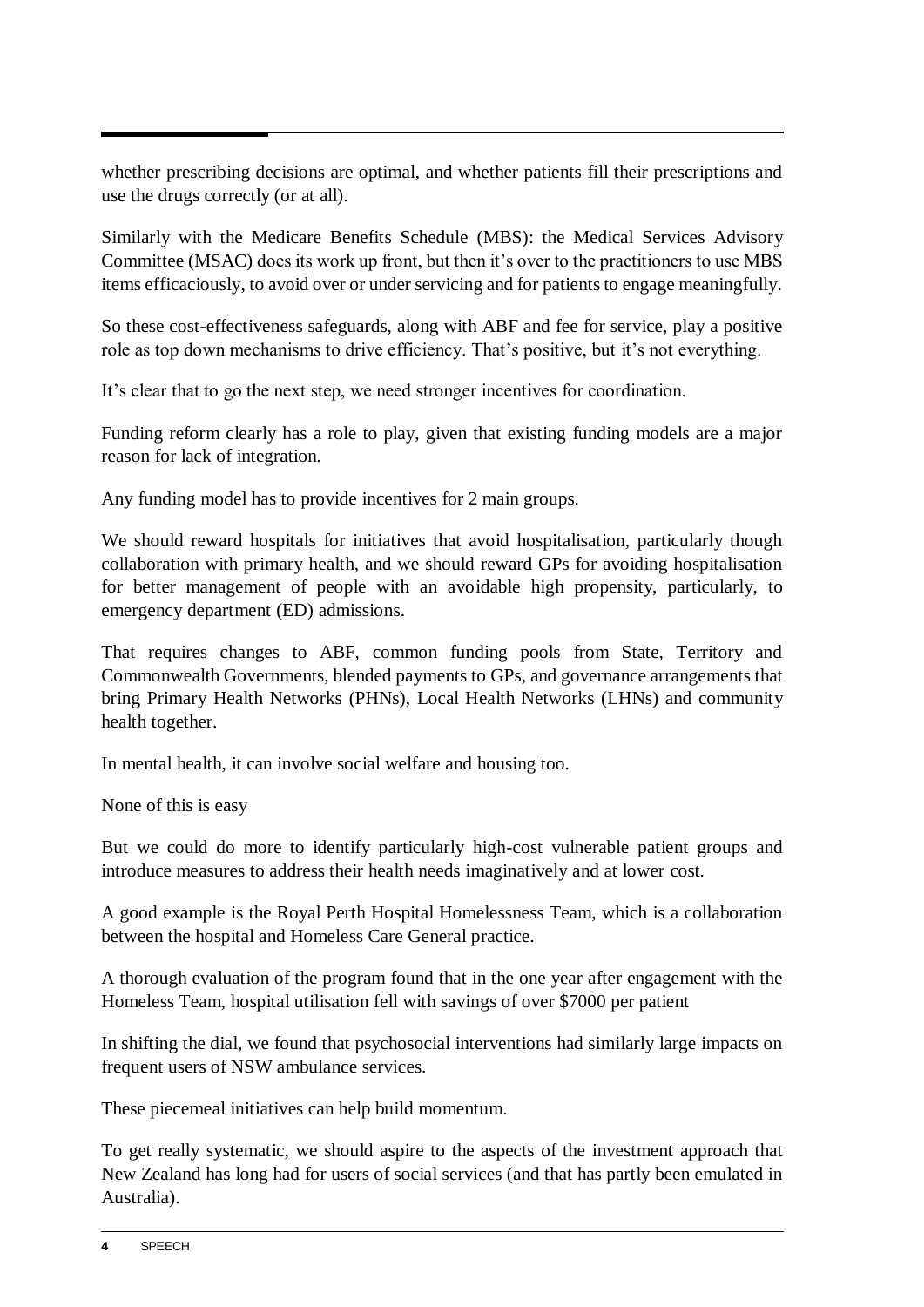But all these approaches are based on coordination between *providers* in the system.

Arguably to get really strong integration and good quality outcomes, we need more fully engaged and well informed consumers.

Sadly, the culture of the system - reinforced by a lack of competition and obsolescent funding models, remains very supplier-centric.

Consumers find it hard to exercise choice or control.

Health literacy is low in Australia. And around 40% of people in poor health say they have difficulty getting health providers to understand their problems properly – that could reflect shortcomings on both sides of the relationship.

In *Shifting the Dial* we estimated the cost of time spent in waiting rooms — (a very unusual term when you think about it and idiosyncratic to the health sector.

The cost amounted to around \$1 billion annually.

A Queensland patient satisfaction survey for outpatient maternity clinics found that three quarters of patients were never or rarely told how long they would have to wait after already waiting 15 minutes and around 40% of patients who had waited for at least this long rarely or never received an apology.

This culture of waiting arguably symbolises the general passivity of the system. Patients have to present to the system, rather than the system seeking people out to help them proactively manage their health.

Not all professions are like this. Just about every week I get some promotional blurb from another real estate agent, just in case I was thinking of selling my house.

Dentists are vigilant about reminding us that it's time for another check up.

But it's much less common in General Practice.

We even talk of GPs as 'gatekeepers' to the system, which is a well-meaning metaphor, but it hardly evokes a sense of outreach.

For all the data that our system generates (not that its necessarily used well) we have been slow to develop Reported Experience Measures (PREMs) and Patient Reported Outcome Measures (PROMs) – the indicators which genuinely put the patient at the centre of things.

Having PREMs and PROMs across all disease registries would be a great initiative to drive a stronger patient culture, along with greater attempts to improve health literacy.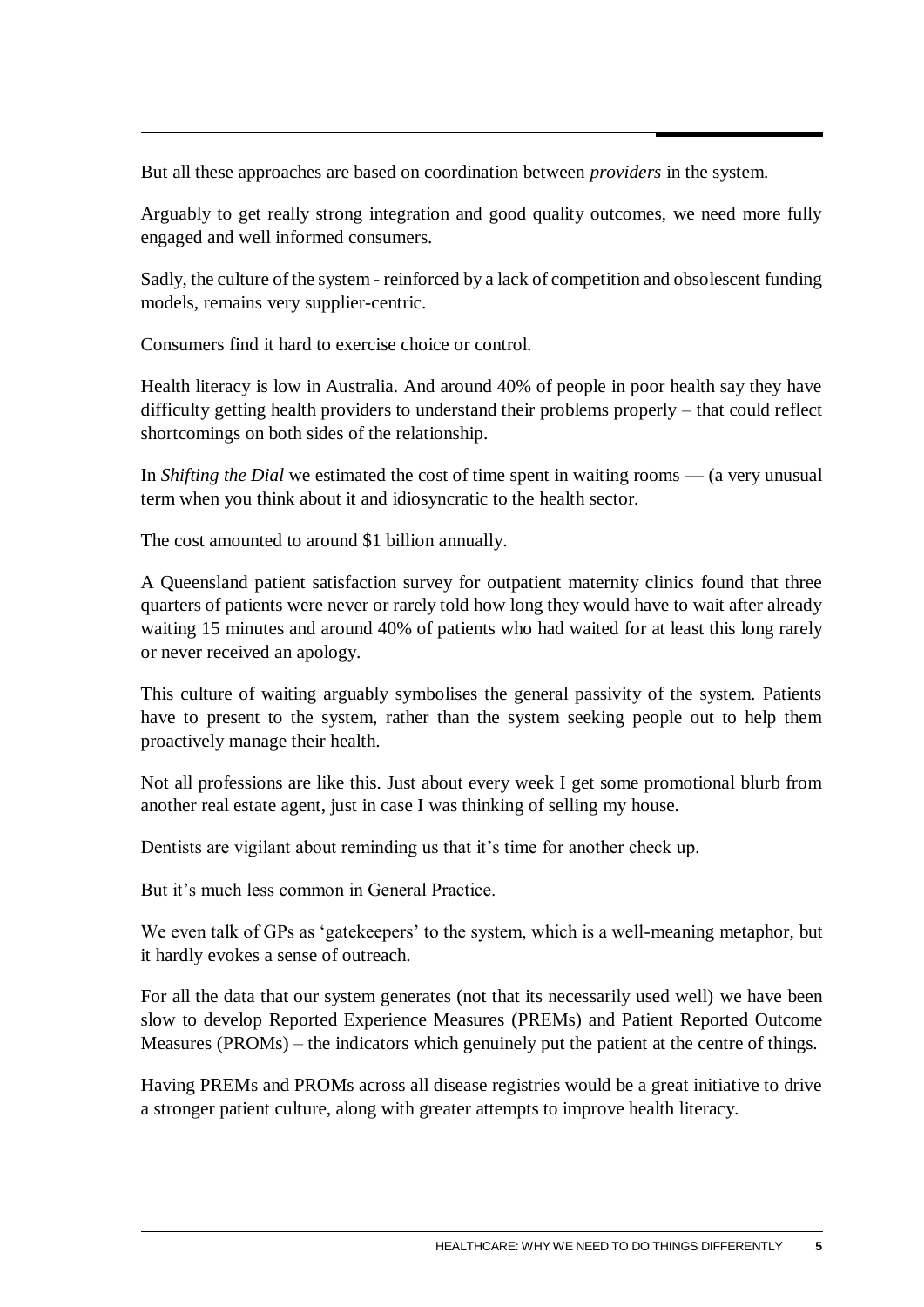So when the Commission thought about what a more desirable, integrated system might look like, we came up with some key features:

- fewer boundaries between parts of the system, with more incentives for practitioners to cooperate, both across primary health (GPs with nurse practitioners, dieticians, pharmacists and the like) and between the primary and acute sectors
- a more patient-centred approach, such that the patient becomes the locus of that cooperation, and patient outcomes and experiences are monitored and used as the basis for learning
- better data and more data sharing
- a stronger commitment to disseminating clinical evidence about which procedures have merit and which don't
- greater health literacy, empowerment and engagement on the part of users of health services
- and a strong culture of community outreach, so that we aren't just waiting for people to present to the system.

The AHHA blueprint covers all these and more.

However, any policy reforms to healthcare has to start with the realistic premise that there is no big bang reform that will get us where want to go in a short period.

We face that same dilemma right now in our inquiry into mental health.

And here I want to make one more general point about policy reform in Australia.

Because of the experience of the 1980s and 1990s, with the floating of the dollar, corporatisation and privatisation of government enterprises, reductions in tariffs, reforms to the tax system or industrial relations,

Much of the public is conditioned to thinking that reform consists of large, singular actions – generally with a high profile and a measure of public controversy.

But that's not always right and in fact that's not always an accurate description of past reforms.

Often there was a single government decision which started the process.

But the real benefit of the 'reform' was the process that followed on from that initial decision.

Cutting tariffs might have fired the starter's gun, but it was then down to the private sector to take the thousands of decentralised decisions to improve domestic efficiency in the face of greater import competition.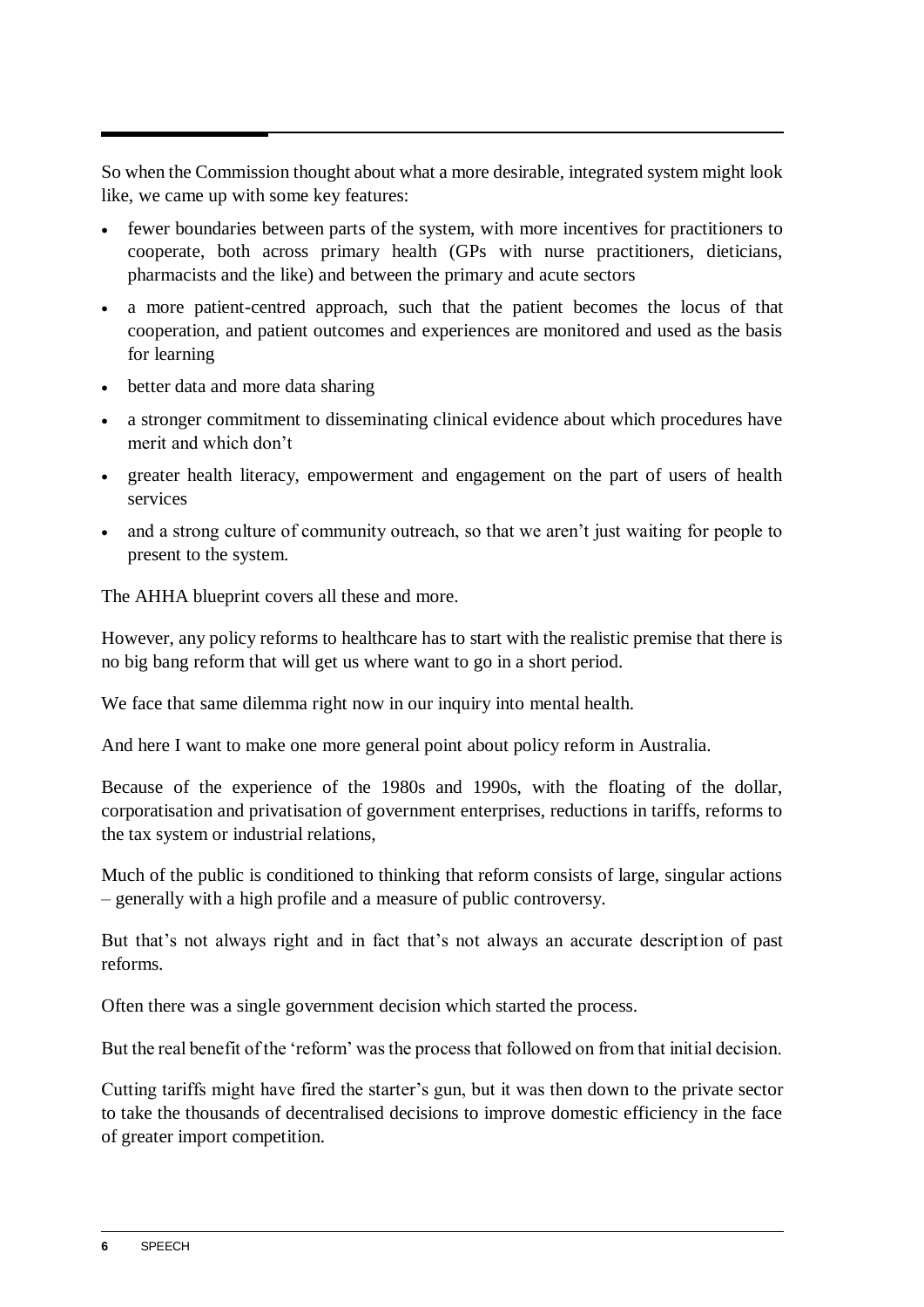Health reform is also an ongoing process, but this time it is often government, and the various parts of a publicly owned, funded and regulated system that have to take those thousands of decentralised steps.

So government is much more part of the journey – the implementation – than was the case with past reforms.

And frankly, government isn't always that nimble. So we need something akin to public sector entrepreneurship.

Still, there can be catalysts – or spurs to action, and as is so often the case, data is a good starting point.

It's notable that PREMs and PROMs, or an investment approach, e-health, and the use of artificial intelligence (AI) or data analytics all require that common resource  $-$  data  $-$  as well as complementary information technologies.

Unfortunately the use of information technology and transmission of information can fall well short.

Hospitals often still rely on paper, and while moving to a 'Digital Hospital' for clinical information is an obvious direction, implementing new complex systems has proven hard and costly.

Even something as simple as a high quality hospital discharge summary has proven hard to attain.

Our immediate imperative is not so much **more** data (aside from PREMs and PROMs) as more sharing and making better use of what is there, ensuring compatibility of systems and creating confidence by the public that privacy can be preserved.

And lastly, I wanted to give you one final, left field reflection.

It would be good to consider how private health insurance (PHI) fits into the picture.

We know that PHI has some challenges, both from demographics and from health price inflation.

But one of the things our insurers have made some progress on is innovative efforts to reduce hospitalisations through preventative programs.

Sadly the existing risk equalisation arrangements dull the incentive for insurers to perform this role more broadly.

But this could be overcome with careful policy design.